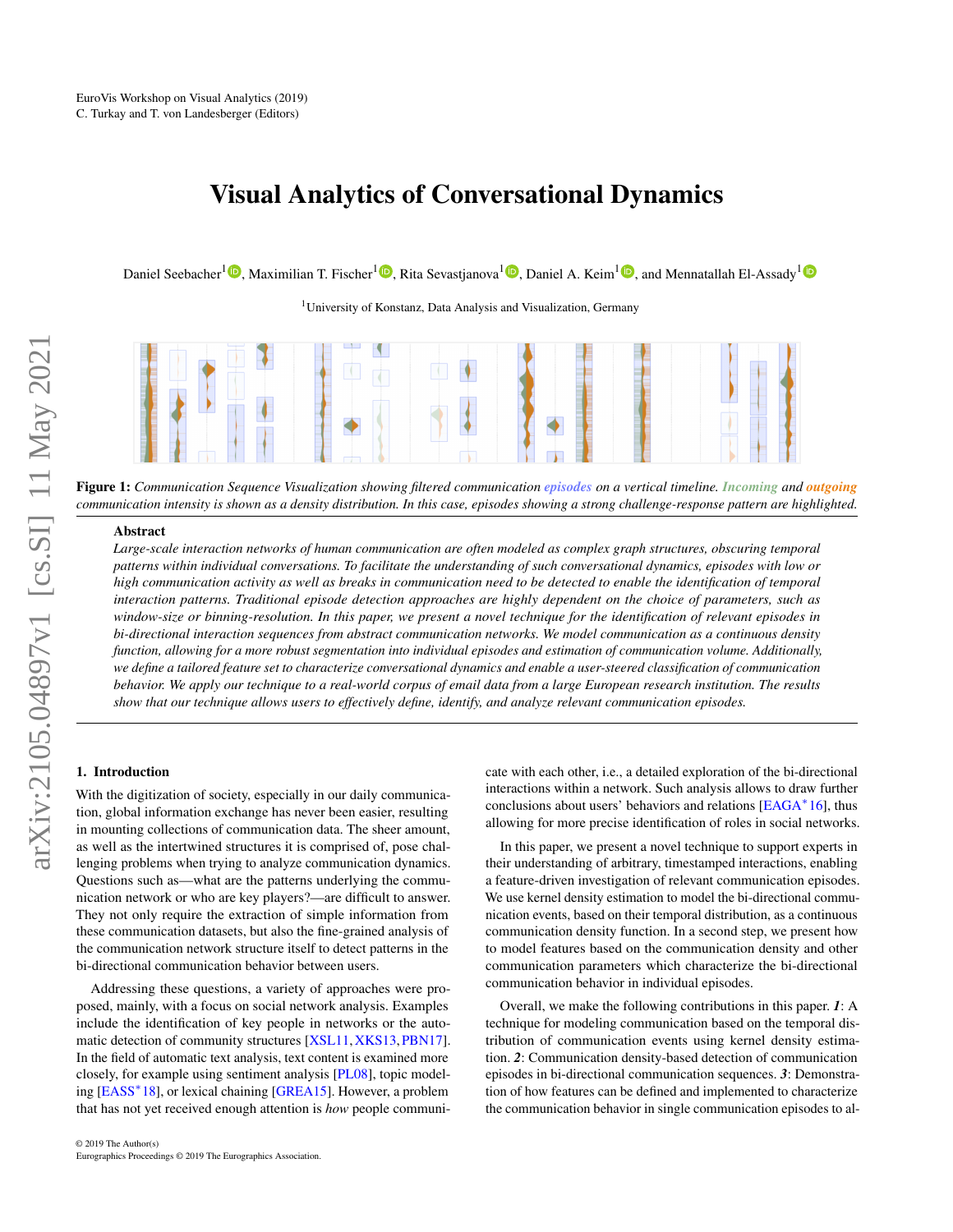<span id="page-1-1"></span>low for the visual analysis of those episodes. *4:* A prototype demonstrating the feasibility of this approach as a visual analytics approach for the investigation and analysis of conversational dynamics.

#### 2. Related Work

Communication can be seen as social interactions involving numerous entities over time, which leads to large and complex networks. The task of analyzing such large networks is generally referred to as social network analysis, which is described in the standard literature [\[Sco17\]](#page-4-7) and often focuses on using measures like centrality to analyze social ties and communication behavior [\[LZ15\]](#page-4-8). A general survey of visualization systems for networks is given by Shiravi et al. [\[SSG12\]](#page-4-9). Additionally, since such networks often contain the interactions of millions or billions of entities over time, simplification is necessary, often using community detection algorithms such as SLPAw [\[XSL11\]](#page-4-0) and CCME [\[PBN17\]](#page-4-2). An overview of other techniques is shown in the survey of Aggarwal and Wang [\[AW10\]](#page-4-10).

Approaches that are related to our work and focus on analyzing relations and communications in graph networks include, for example, GestaltMatrix, a matrix-like representation [\[BN11\]](#page-4-11); TimeMatrix, which provides insight about the overall temporal evolution and the activity of nodes over time [\[YEL10\]](#page-4-12); *Timeline Edges*, which is an integrated approach and tries to leverage unused space in drawing zero-dimensional connectivity information as one-dimensional edges [\[Rei10\]](#page-4-13); *T-Cal*, a timeline-based approach that uses distortion to highlight areas with high communication volumes  $[{\rm FZC}^*18]$ , or the methods proposed by Fu et al. recognizing communication patterns [\[FHN](#page-4-15)<sup>\*</sup>07]. But all of these approaches have drawbacks regarding scaling, comparability, or information overload.

We also employ sequence analysis and, while the task itself is common, most approaches focus exclusively on statistical results or purely on visual comparison [\[MDM](#page-4-16)<sup>∗</sup> 15]. According to Zhao et al. [\[ZLD](#page-4-17)<sup>\*</sup>15], only a few have investigated visualization approaches for comparing multiple event sequences. One idea that is proposed is CloudLines [\[KBK11\]](#page-4-18). Also, a metric has been presented for comparing temporal event sequences, but only for chains of sequences, instead of comparing sequences themselves [\[MDM](#page-4-16)<sup>∗</sup> 15].

#### 3. Communication Behavior Modeling

For the analysis of the communication behavior, we concentrate primarily on the communications between an entity *a* and another entity *b*, for example, persons or communities. The communications between *a* and *b* can be considered as the multisets of the edges  $(a, b)$ and (*b*,*a*) in a communication graph. Different questions are of interest when analyzing the communication behavior between these two entities. For example, is the volume of communication high or low, is the communication discontinued, and is the communication onesided (i.e., are there more communications from one entity to the other)? To answer such questions for  $a, b$ , we can compare the number of incoming messages from *b* with the number of outgoing messages from *a*, or vice versa. However, if we look at communications only as individual messages, it may be difficult to answer such questions. For example, for finding out if one entity is communicating more than another, we can compare the number of communications

<span id="page-1-0"></span>

Figure 2: *Individual communication events are represented as a communication density using KDE. The resulting continuous representation enables a robust detection of communication episodes, as well as, the derivation of features for a classification of such episodes.*

at a given time, but this is only possible if communications are compared for the same time ranges. If, for example, there is an hour difference between a communication from *a* to *b* and the response from *b* to *a* (which corresponds to normal response times for e-mails), this would only be measured as a symmetric communication behavior if the communications were also compared on the same time range.

In order to avoid these problems in the analysis of communication behavior, we do not model the communications as individual events, as shown in [Figure 2a,](#page-1-0) but as a continuous communication density function, as shown in [Figure 2c.](#page-1-0) This avoids the issues with binning or sliding window approaches as described above by using a smooth kernel. In turn, this prevents problems such as the failed comparison of communication behavior described above, since a communication no longer corresponds to a temporally atomic event, but can be measured with decreasing importance in the past and future and therefore no exact correspondence of the time units must exist anymore. In order to maintain this continuous communication density function, we use the well-known concept of KDE.

We replace every communication event between *a* and *b* by a Gaussian normal distribution  $G(x) = \frac{1}{\sigma \sqrt{2\pi}} e^{-\frac{1}{2}(\frac{x-\mu}{\sigma})^2}$  as shown in [Figure 2b,](#page-1-0) with  $\mu$  being the center of the Gaussian kernel, i.e. the position of the communication event and  $\sigma$  the variance. We can then estimate the communication density  $\hat{f}$  for each time point *x* between the two entities, using the KDE  $\hat{f}(x) = \frac{1}{nh} \sum_{i=1}^{n} G(\frac{x - x_i}{h})$ , with  $h > 0$ as a smoothing parameter (bandwidth). The parameters *µ*,σ, and *h* can be adjusted as required to make this approach suitable for different domains and tasks. The center  $\mu$  is often set to zero (influence exactly around the event time), but could be used to encode a prior or subsequent response. The parameter  $\sigma$  describes the temporal influence an individual event has, where a very low value encodes a local event like the existence, whereas higher values could be used to encode more far-reaching concepts like a conversion about a specific topic, which continues for some time. The bandwidth parameter *h* describes how much individual responses likes spikes should be retained, e.g. for occurrence of key words, or smoothed, e.g. for general tendencies. If we now consider the communications between two entities *a* and *b*, we can determine the communication density of the incoming messages  $\hat{f}_m(a,b)$  (messages from *b* to *a*) and viceversa the outgoing messages  $\hat{f}_{out}(a,b)$ .

By modeling communications as a continuous density function rather than as single atomic communication events, we can easily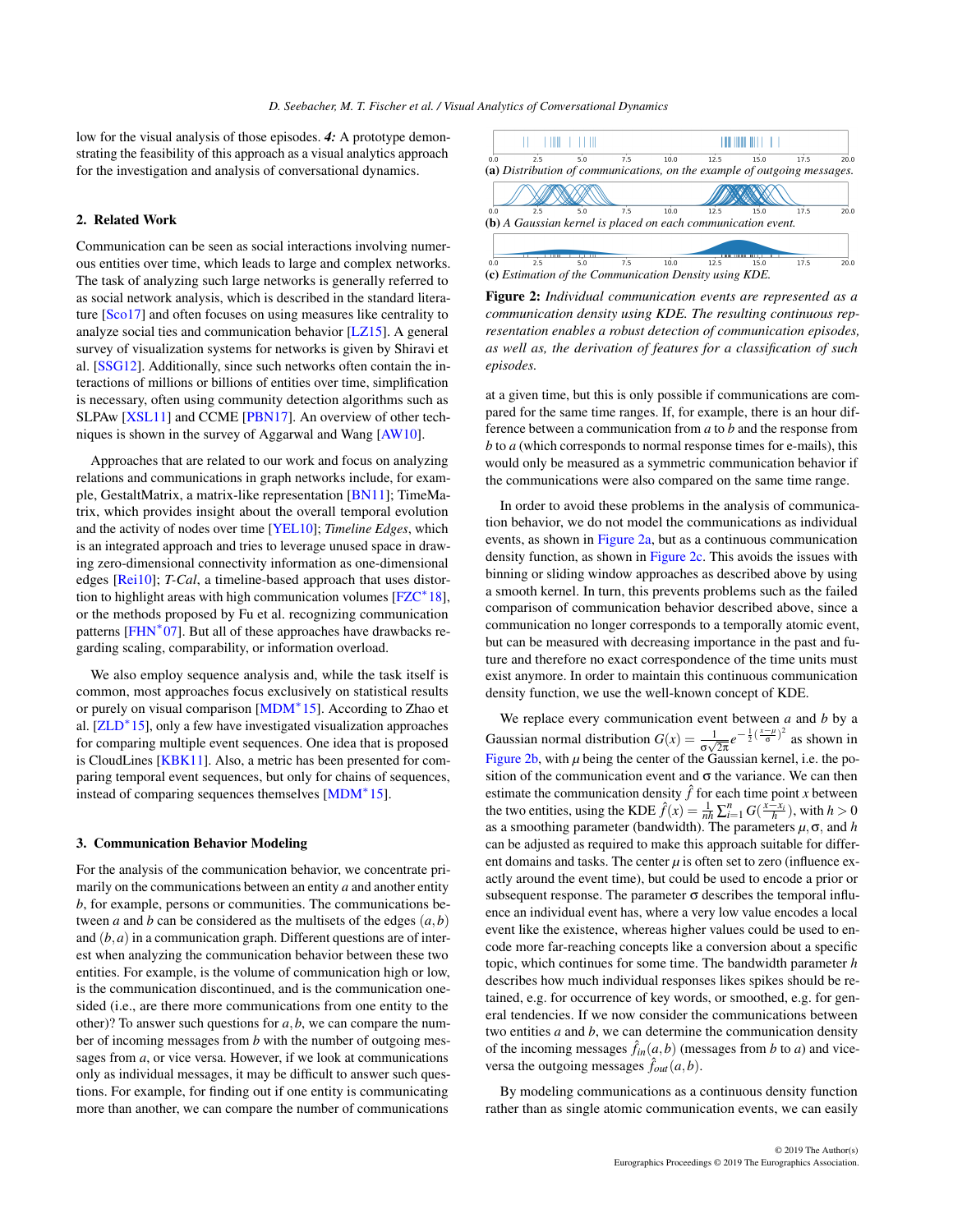<span id="page-2-1"></span>discover periods with a low or high communication density. For this, we can directly use the density functions *fin* and *fout* to judge whether one or both entities have made several communications in a given period of time. A further advantage of this approach is that it enables automatic detection of breaks in the communication (i.e., we can conversely identify individual communication episodes). For instance, very few people will continually send each other messages over long periods of time. Much more common is the pattern where one person sends a message that, in turn, leads to a discussion that ultimately ends after a few messages. We can determine these individual communication episodes by determining the periods *s* in which the communication density is greater than a threshold value. Finally, to enable manual filtering of individual communication episodes as well as visual analysis, we demonstrate how a number of descriptive features for the analysis of communication episodes can be defined. With the help of additional variables such as the length  $L_{s_i}$  of one communication episode  $s_i$  and the density function for the incoming and the outgoing messages in this communication episode  $\hat{f}_{out}^{s_i}$  and  $\hat{f}^{s_i}_{in}$ , we can then define features which are suitable for manual filtering and also enable a visual analysis of communication behavior of individual communication episodes. An example of such a feature would be synchronicity, i.e., if both entities are involved in a communication to the same extent at the same time. This would be illustrated by an equal communication density of incoming and outgoing messages in a communication episode. We can calculate this, for example, by determining the integral of the absolute difference between the two communication densities.

#### 4. Visual Analytics of Conversational Dynamics

In the following section, we want to demonstrate how our technique, in combination with an experimental set of 14 descriptive features, facilitates visual analytics of conversational dynamics. As an example for a real-world dataset, we use email data from a large European research institution [\[PBL17\]](#page-4-19). The dataset is provided by the Stanford Network Analysis Project and contains the communication of 986 entities over a timespan of 803 days. In total there are 332,334 messages between 24,929 members of the institution.

Using communication density, we present a communication sequence visualization that enables identification of regions with low or high communication behavior. This communication sequence visualization also highlights the individual communication episodes. Finally, we introduce an interactive component that allows the user to manually filter the episodes as well as label existing episodes in order to perform a semi-automatic classification of the communication episodes into user-defined classes.

In order to look at the conversational dynamics in detail, we need to inspect the temporal patterns of incoming and outgoing messages more closely. To help with this, we have developed a visualization of the communication sequences between entities. To represent this conversational dynamic, we can use the communication density  $\hat{f}$ , defined above. We plot the density of incoming and outgoing communications  $\hat{f}_{in}$  and  $\hat{f}_{out}$  as area charts on different sides of a time axis, as shown in [Figure 1.](#page-0-0) For the visualization of the density of incoming and outgoing communications, we have selected the subdued colors lime-green and orange and optimized their contrast ratio. In addition, we can also use the communication densi-

© 2019 The Author(s) Eurographics Proceedings © 2019 The Eurographics Association. ties to segment the communication into individual communication episodes by checking whether the density is above a certain threshold  $\hat{f}_{in} + \hat{f}_{out} > \varepsilon$ . These individual communication episodes are highlighted to make them more distinct, for example with a light blue background. In order to visualize the conversational dynamics amongst multiple users, the individual communication sequences can be arranged side by side. In general, two arrangements are possible: (1) Vertical layout of the communication sequences, as shown in [Figure 1,](#page-0-0) in order to leverage the width of the display to maximize the number of communication sequences shown. (2) Horizontal layout to leverage the width of the display to maximize the length of the shown communication sequences.

The concept of communication episodes also differs in their semantic relations, depending on the period under consideration. Communication encompassing several years has to be evaluated differently than one over several days. In the first example, messages may belong to the same episode, even though they might be several days apart. In the second example, however, this would be the entire monitoring period. It is therefore necessary to describe the high-level abstraction of communication differently, depending on the time range under consideration. These different concepts of episodes are supported in our interactive visualization by semantic zooming. The available levels of granularity can be described by relative parameters, best adapted depending on the application domain and the specific analysis task, as described before.

To further enhance the comparability of the episodes, the concepts of timelines is extended; they can represent threads of time that do not need to be consecutive and can represent any number of time-ranges of an arbitrary length. Different pre-defined ranges like days, months, or, for instance, every Monday are available, while

<span id="page-2-0"></span>

(a) *Using positive and negative samples, a ML model is trained to identify episodes in which the selected groups start the conversation, leading to a discussion of both entities.*

(b) *Application of the trained model to the data. In this example only relevant episodes with high certainty are displayed, while irrelevant episodes are faded out.*

Figure 3: *By providing feedback for some data samples, users train ML models to identify relevant conversational dynamics in episodes.*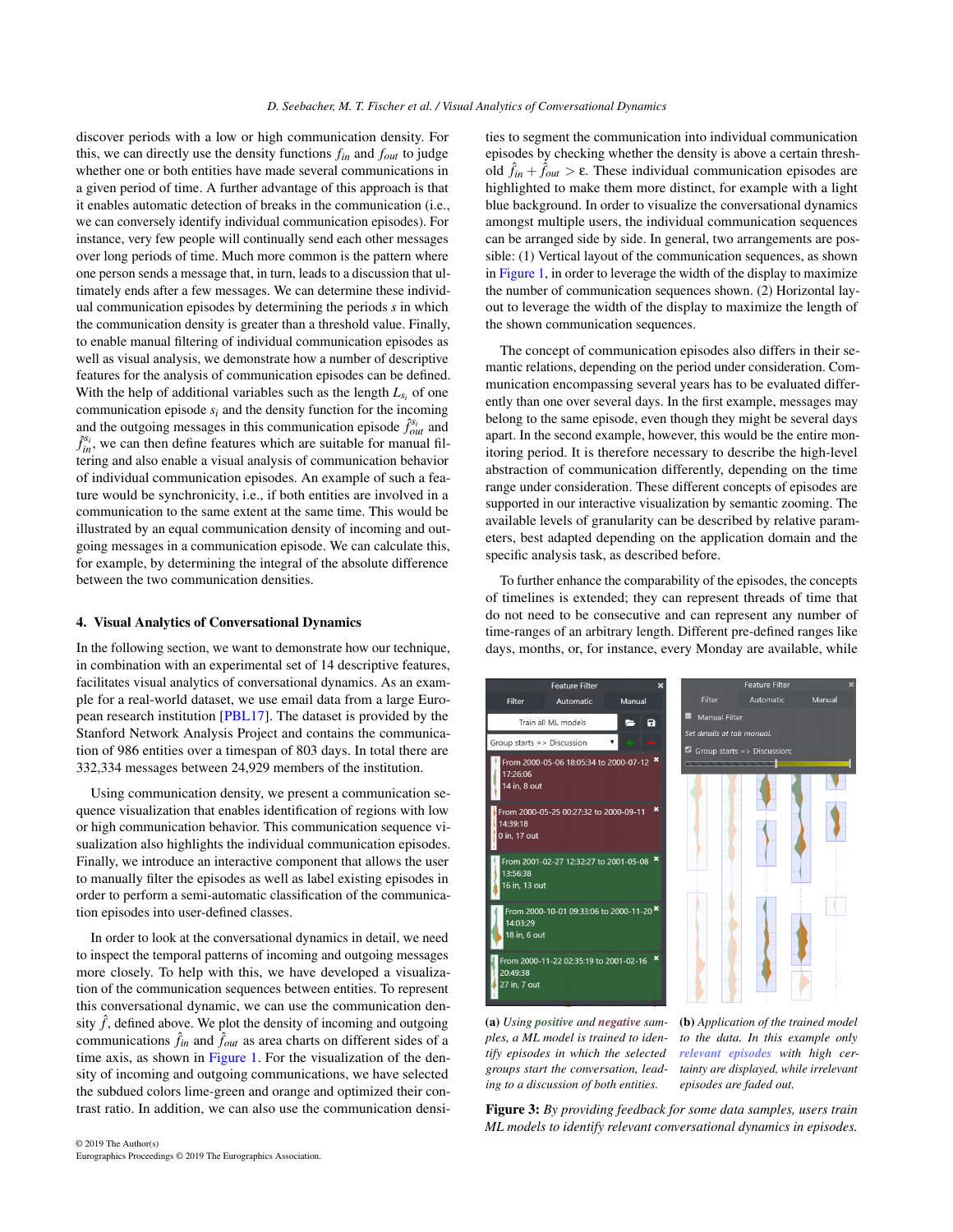<span id="page-3-0"></span>user-defined time periods are also configurable. If more than one linear timeline (the default) is selected, all timelines per group are juxtaposed. This makes it possible to compare the conversation dynamics at the same time in several years, which gives a better insight into recurring or changing communication dynamics. To provide further support, the whole view is interactive and each timeline is reorderable and realignable.

To allow for visual analytics of conversational dynamics, we need to be able to classify communication episodes into different classes. However, *a priori*, there is no predefined set of classes in which to classify the episodes. The desirable classes strongly depend on the domain and the analysis task under consideration. Therefore, we present a semi-interactive visual analytics approach where a user can define their own classes by example. A user can define a class and then provide some positive and negative examples as training data by clicking on relevant or irrelevant episodes. Classification is done using machine learning based on the defined features, which ideally show identifiable differences that reflect the user selection.

In our case, as shown in [Figure 3,](#page-2-0) we use a Random Forest Classifier to make this binary match/no match classification with a confidence estimation since it can be trained with very few training samples. This trained classifier can be used to perform the binary classification for all other episodes, representing one model. It is possible to train several models and to combine them to allow for more advanced patterns. Theoretically, a completely manual approach can also work here, using rule-based classification. However, this becomes too tedious for more complex conversation classes and combinations of features and is therefore not practical. Using the semiautomatic approach, a user can define a class and train an appropriate classifier with only a few interactions. Since we use a Random Forest Classifier, we can model the uncertainty for the prediction of each episode. After a user has trained a classifier for a class, we can use this uncertainty measure to additionally filter the episodes. For example, the user can view relevant episodes for a class by choosing only those for which the classifier is very confident. In turn, this also means that we can inspect all episodes for which the classifier is very uncertain about the prediction. These borderline cases are the most promising for re-labeling by the user in order to iteratively optimize the performance of the classifier.

Expert Feedback – To evaluate the usefulness of our approach, we conducted an interview with one domain expert. For this interview, a different, proprietary communication dataset was used, whose characteristics are similar to the dataset presented here. The interview was designed as a combined system evaluation and feedback round. The following paragraph describes not only the key findings and comments by the experts, but also possible areas for improvement: The selection of non-consecutive, parallel timelines for comparability is regarded as useful, as well as the dynamic semantic zooming. Some fear was voiced that the default overflow of communication sequences to the right, to reduce the information density, might be misleading and lead to overlooked results. Therefore, it was recommended to compress the whole visualization on the screen initially–even when the density would be too high to be practical–and therefore require zooming all the time, but not leaving anything offscreen. The automatic detection of sequences with semantic zoom (levels of communication) in combination with filtering sequences and applying machine learning models to it is regarded as a very interesting, novel and realistic approach, which is useful to detect and replicate in other timelines or comparing between users. Both the manual filtering as well as the example-based machine learning are judged to be relevant, the former for first exploration and the later for comparison and detection. With these tools, the expert were able to semi-automatically find related patterns, which would be impractical manually.

In general, the expert interview showed the system works and that the approaches were received with interest and judged to be useful. According to the experts, the system offers many possibilities for different analysis tasks and is well suited for network exploration in the temporal analysis domain. Examples include the examination of bank transactions, phone records, or e-mails, where it proves very useful in specific situations, like finding relevant nodes. The main criticism voiced by the expert is the tendency for information overload when scaling the approach to show the conversational dynamics between numerous entities as they might occur in large communication networks, which might result in overlooked communication.

## 5. Discussion and Conclusion

To demonstrate its feasibility, we applied our framework to parameters relating around communication density and response and have shown how we can visualize and analyze communication behavior with our modeling. This method, however, can be extended to encompass more complex domain-dependent concepts, for instance, message content or sentiment. Apart from manual designed features, one can explore the emerging field of automated feature engineering as pioneered by Kanter and Veeramachaneki [\[KV15\]](#page-4-20) and Katz et al. [\[KSS16\]](#page-4-21). Including own features enables a far more in-depth investigation of conversational dynamics. Nevertheless, the interview with the expert showed that our approach provides benefits when investigating conversational dynamics.

A challenging step for future work is to investigate how this approach can be used for the analysis of conversations of more than two parties, or how it can be integrated into a social network analysis workflow. A potential idea would be to use the communication episodes between entities, found with the help of our approach and classified as relevant by the user, for the weighting of the connection between the entities in a social network graph. Following our VA approach the user can also influence this weight by filtering nonrelevant communication episodes. This weighting can than be used to steer community detection algorithms such as SLPAw or as an input for graph layout algorithms to visualize the social network structure. Thus, with previously presented idea to include further domain-specific concepts, such as message content, community detection or layout algorithms could be further steered for answering questions such as whether discussions about relevant topics have taken place between users.

#### Acknowledgement

This project has received funding from the European Union's Horizon 2020 research and innovation programme under grant agreement No 700381 (ASGARD).